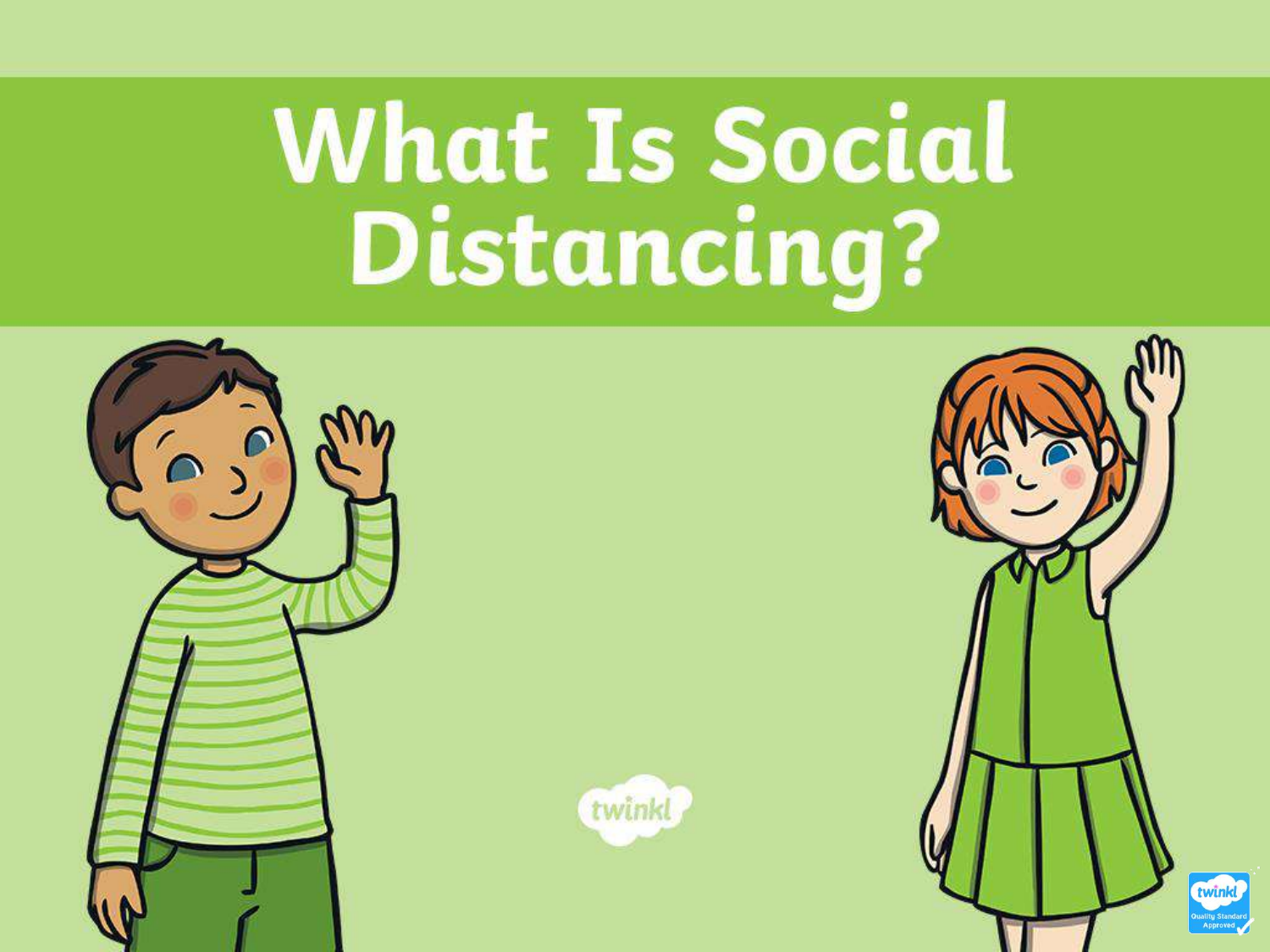#### **What Is COVID-19?**



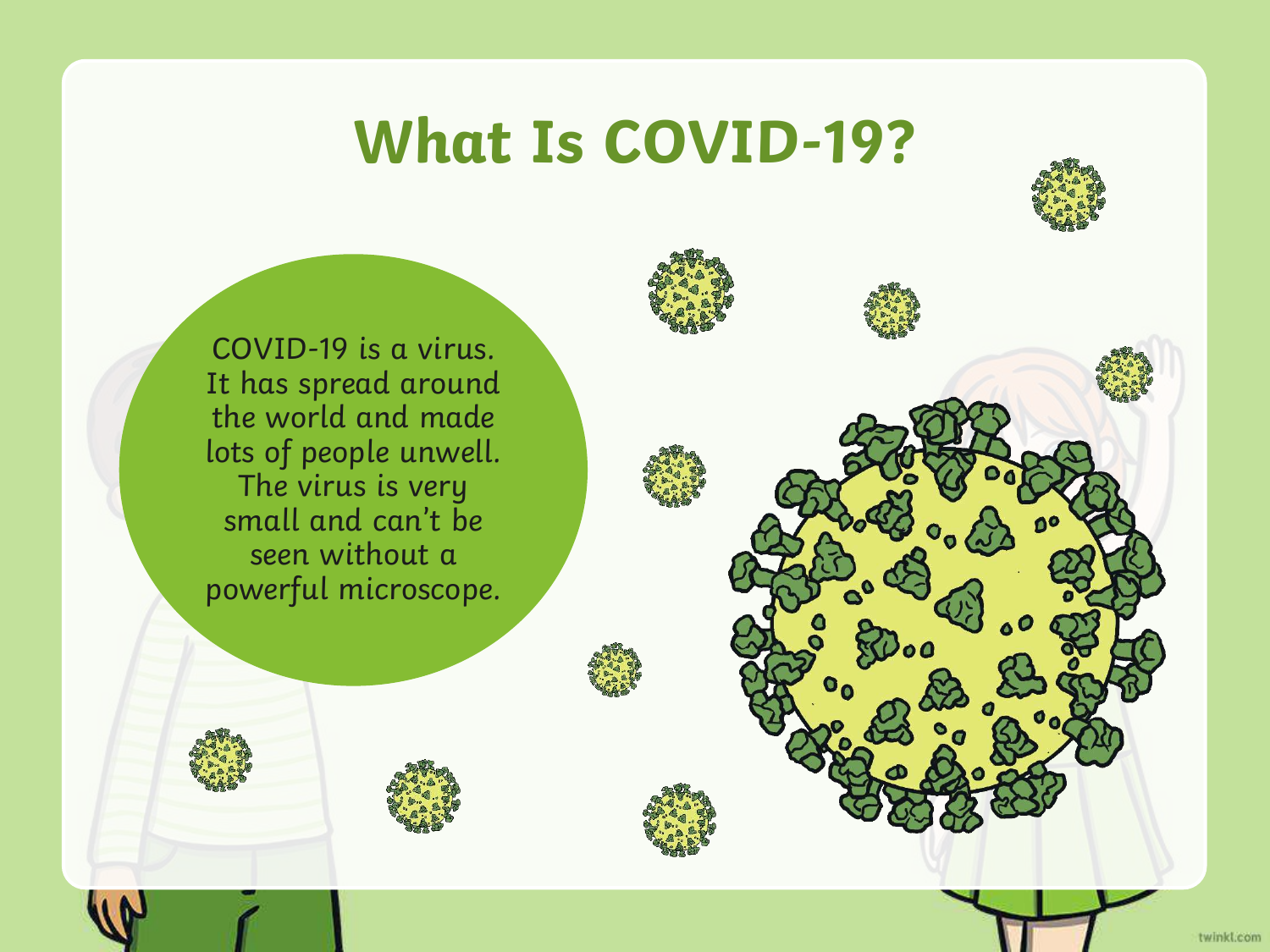#### **How Does COVID-19 Spread?**

When someone with COVID-19 coughs or sneezes, the virus can get into the air and onto surfaces beside them. If other people touch these surfaces, the virus can be on their hands. When they touch their face with their hands or eat without washing their hands, the virus can get inside their body and make them unwell.

If a person is close to someone with COVID-19 who coughs or sneezes, they could breathe in the virus.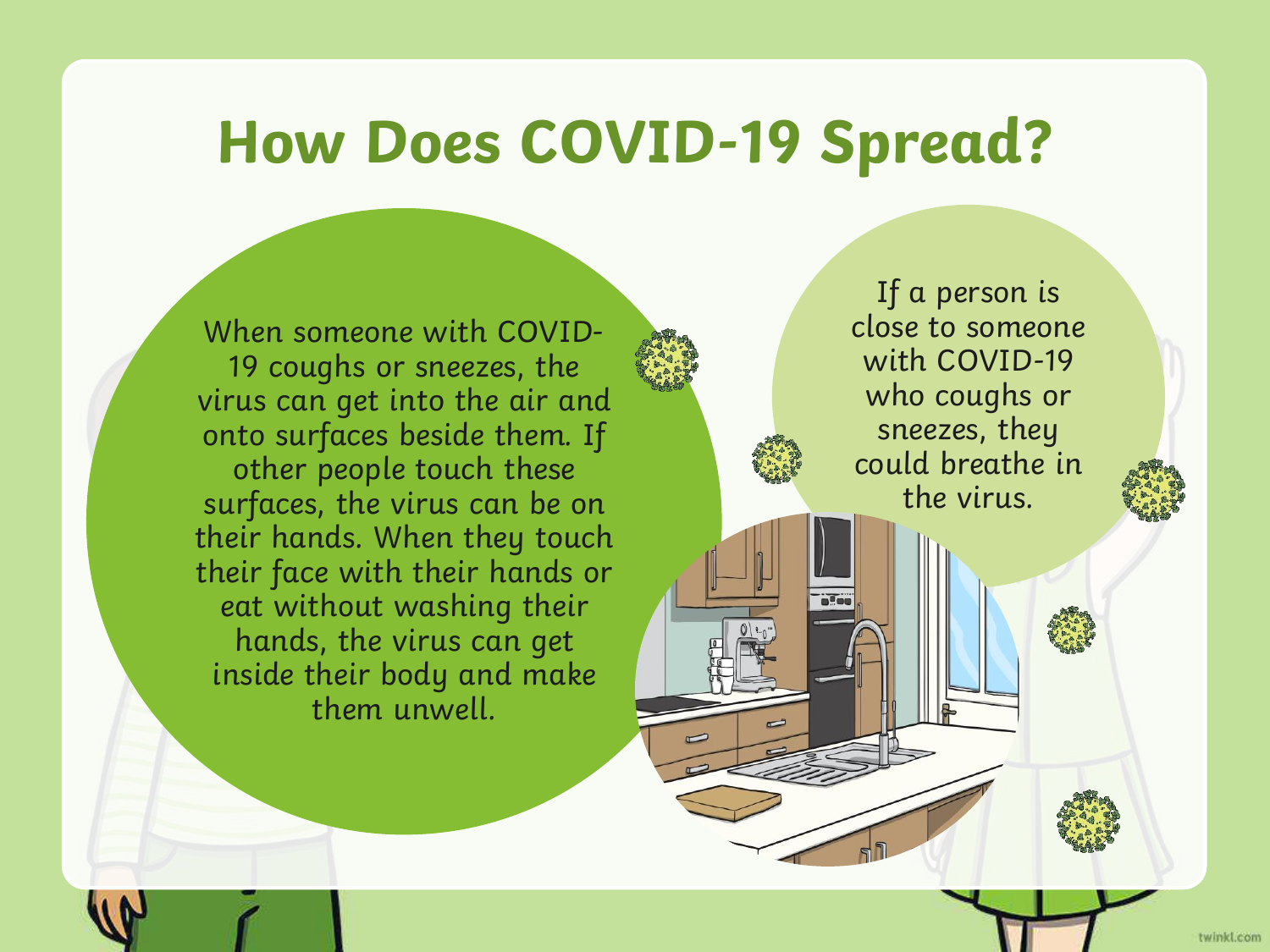#### **How Does COVID-19 Make People Feel?**

COVID-19 can cause a high temperature, a sore throat and a cough.



A smaller number of people feel very ill and need to go to hospital.

Most people feel unwell for a few days and get better at home with lots of rest.



Other people won't feel ill at all but can still pass the virus on.

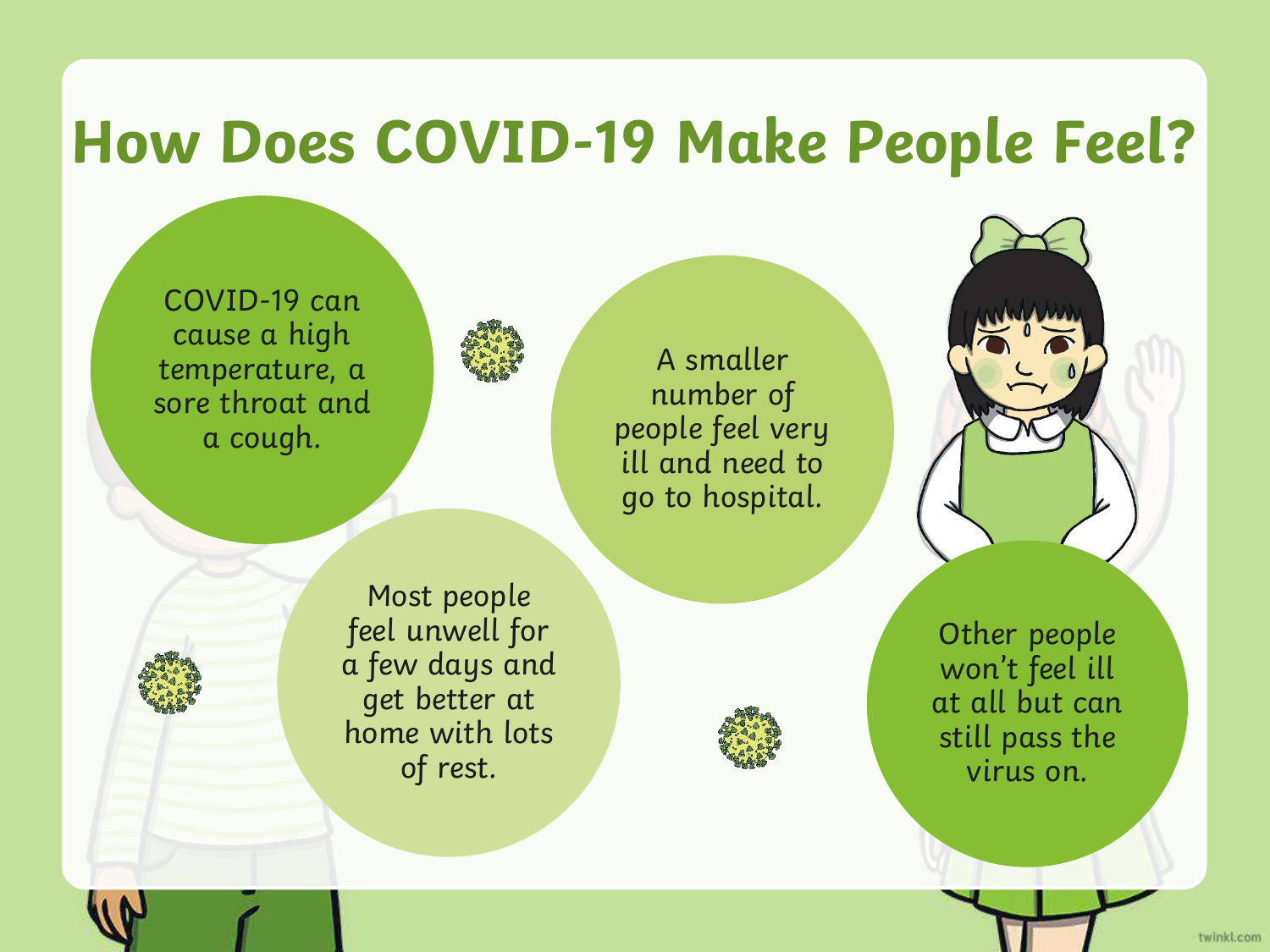#### **How Can We Stop the Virus From Spreading?**

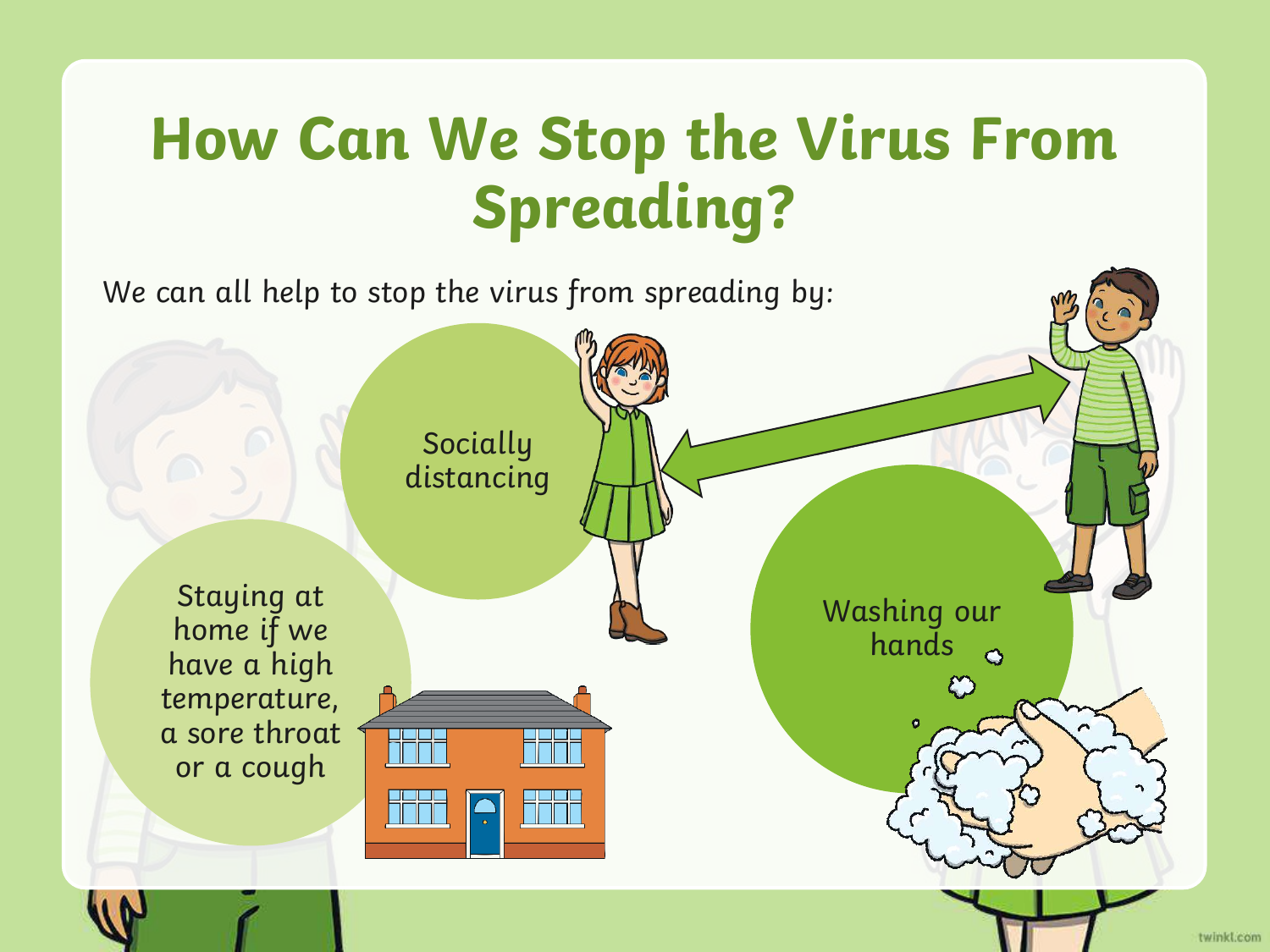## **Washing Our Hands**

We should wash our hands for at least 20 seconds lots of times every day using soap and warm water. It is especially important to wash our hands at these times:

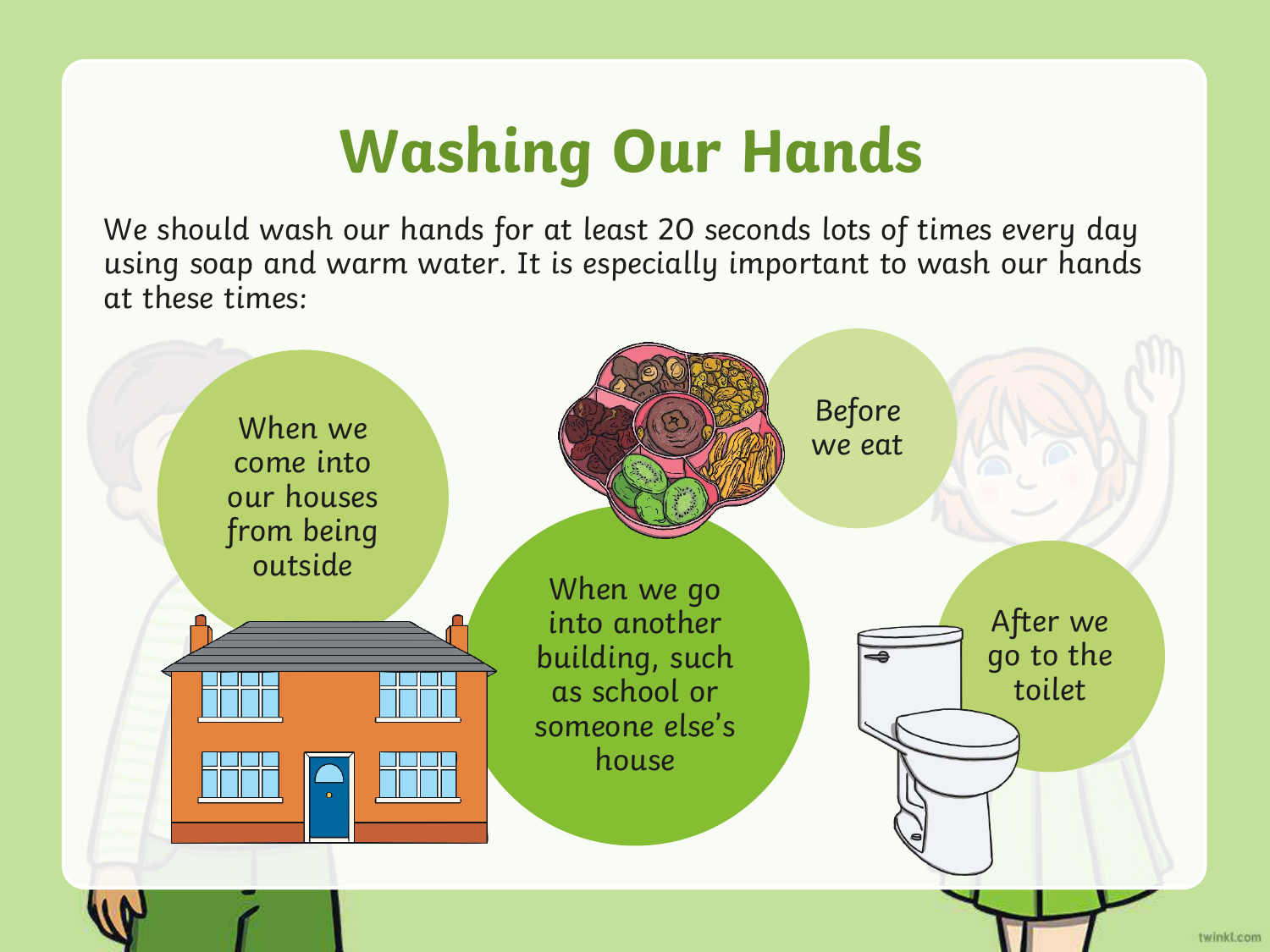### **Feeling Ill**



twinkt.com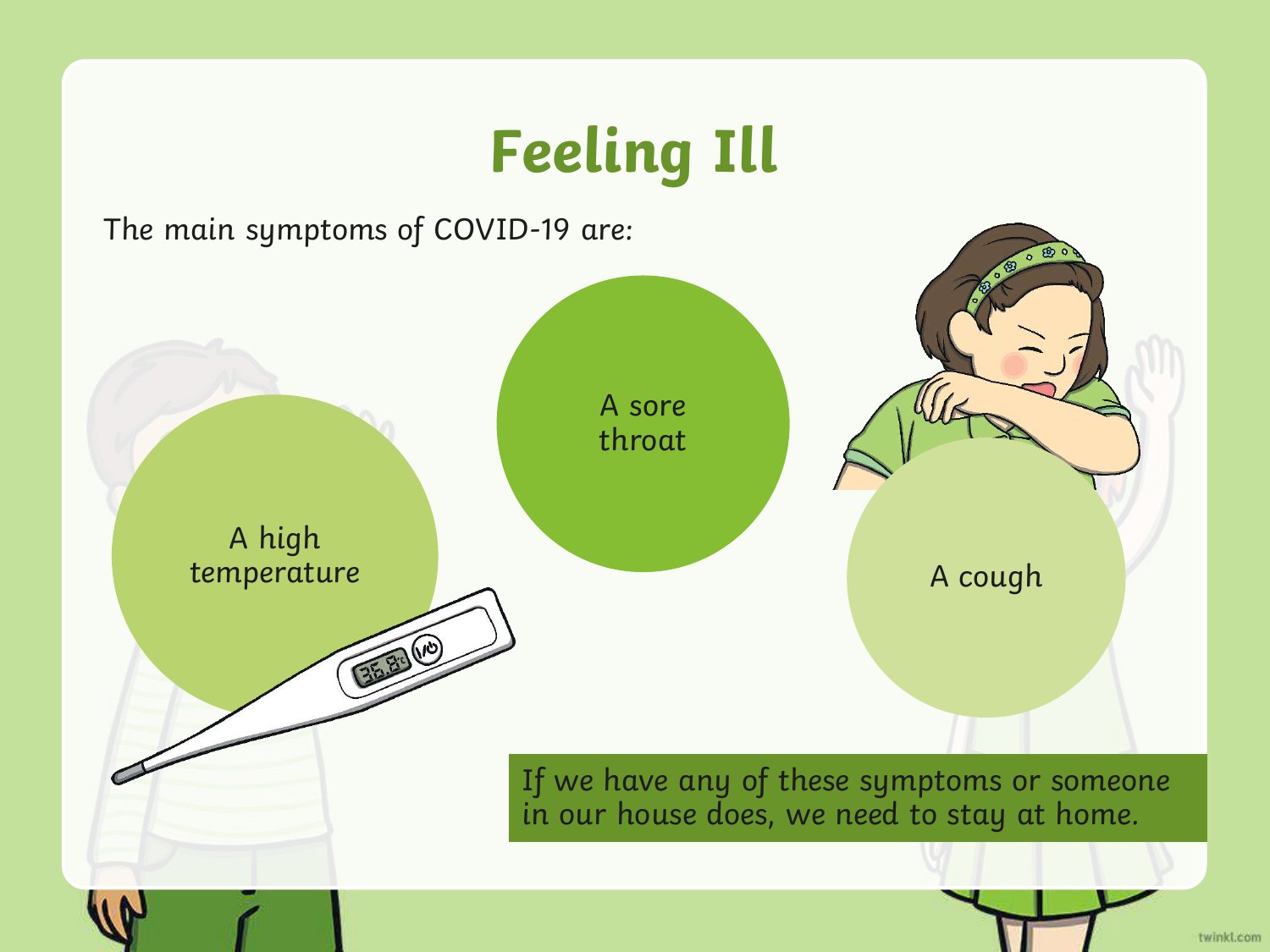# **Socially Distancing**

Socially distancing means staying at least **two meters** apart from people that we do not live with.

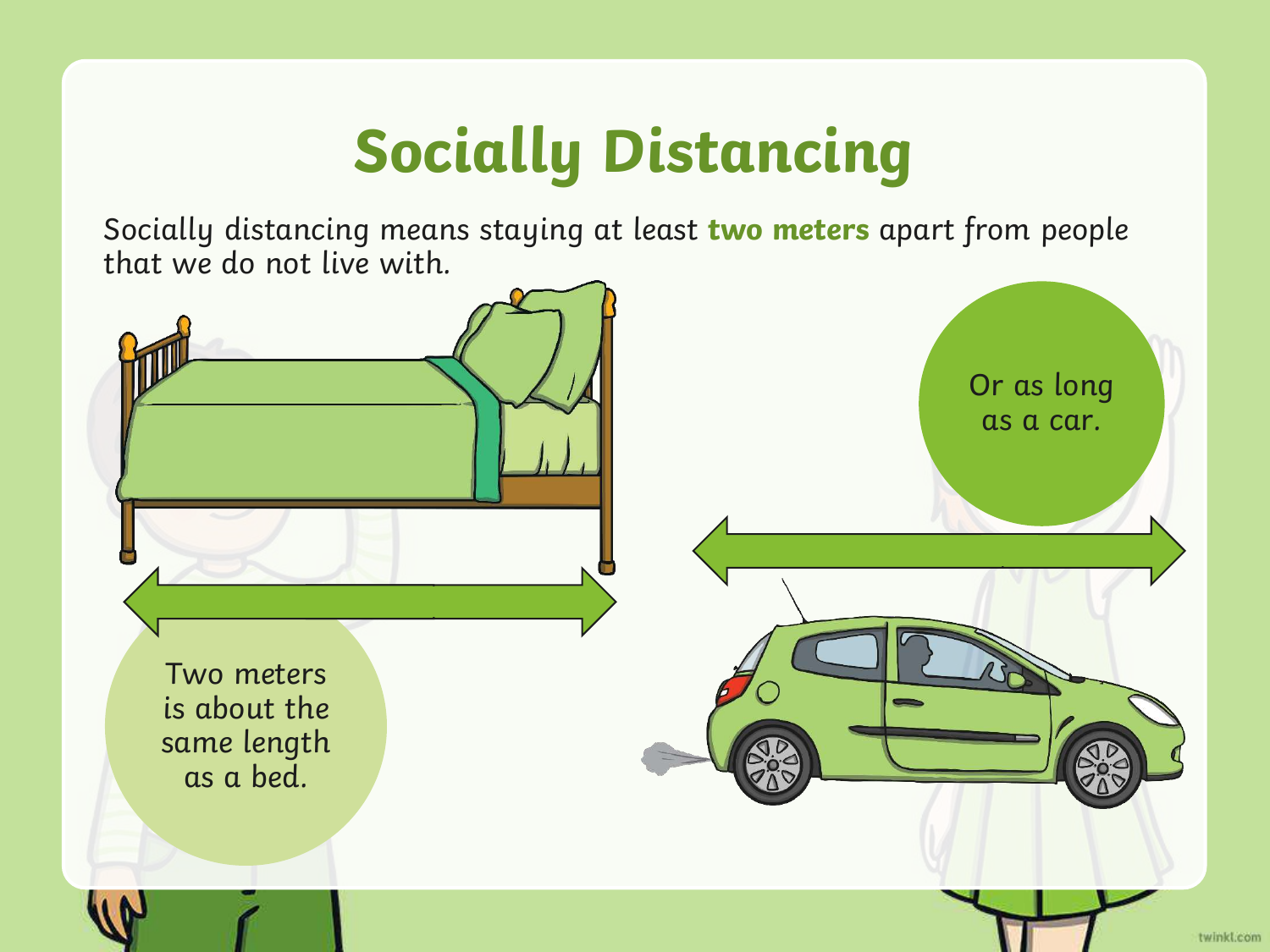# **Socially Distancing**

Keeping at least two meter away from people we do not live with will help to stop COVID-19 from spreading.

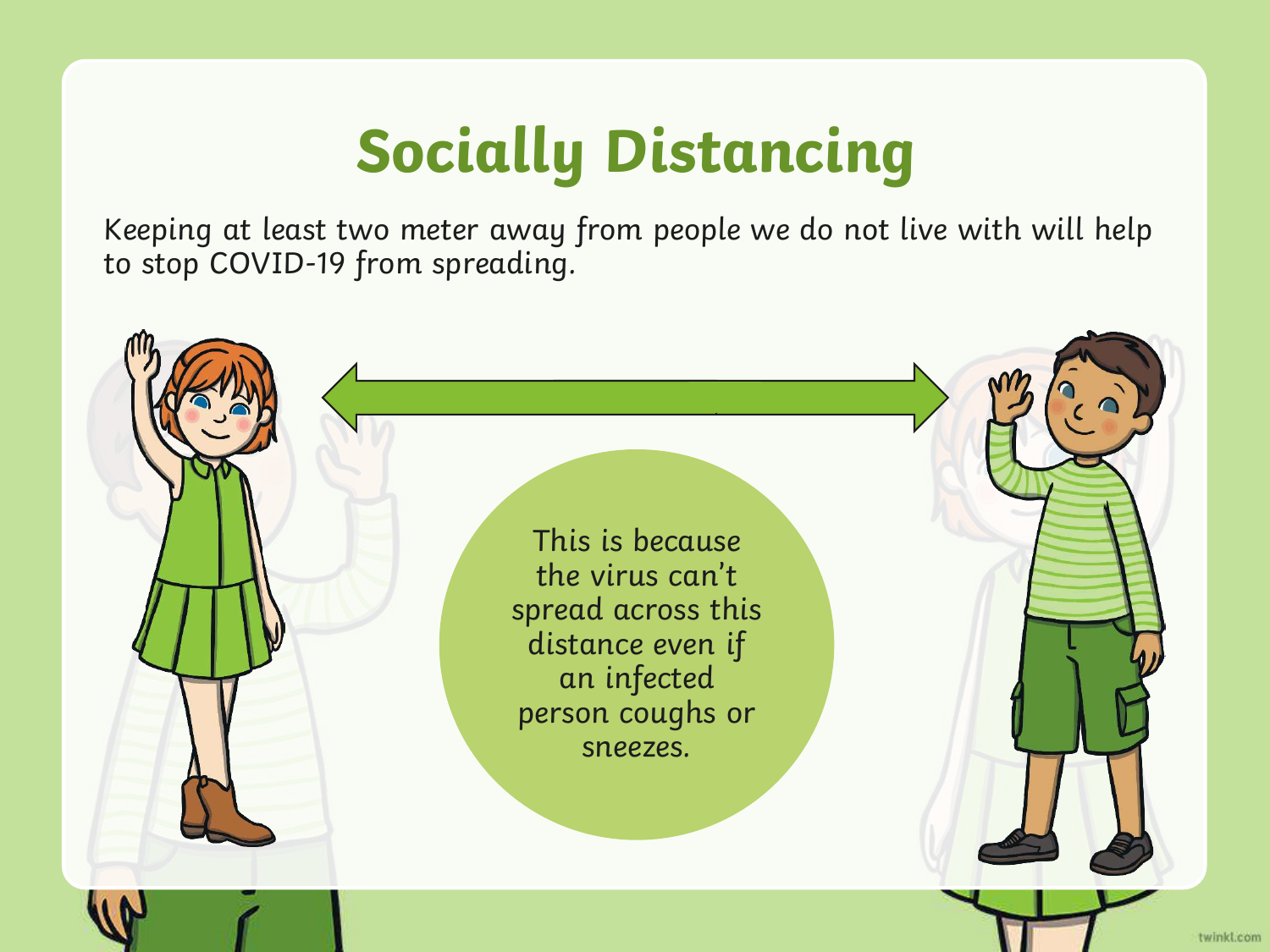## **Socially Distancing**

It can feel strange to stay two meter apart from family and friends that we know really well. However, it's really important to do this to stop COVID-19 from spreading and making lots of people unwell.

Try to imagine that you are inside a two meter wide bubble when you are out of your house. Don't let anyone burst your bubble! This will keep everyone safe.